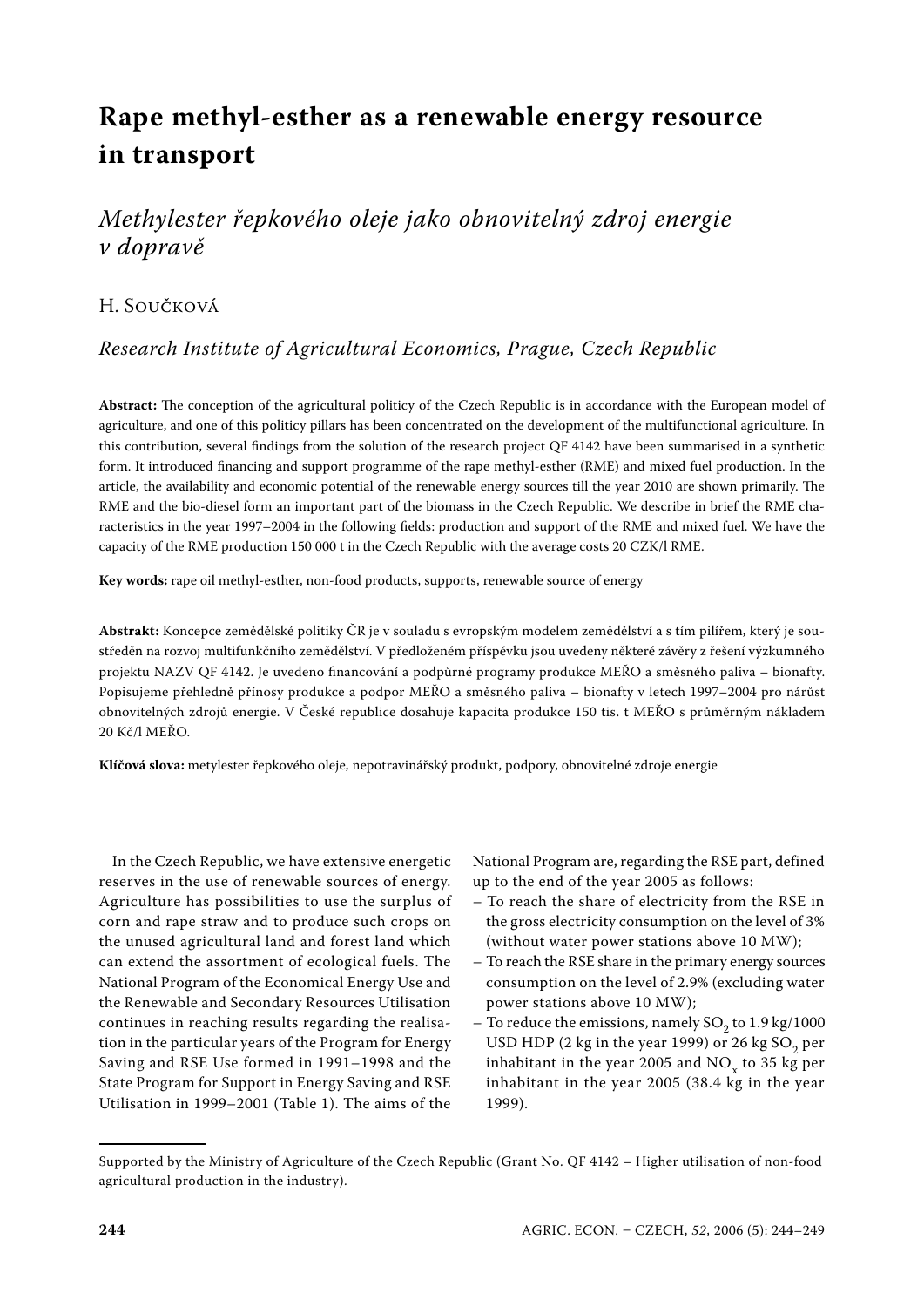| Table 1. Available and economic potential of the $RSE1$ in the CR till 2010 |  |  |
|-----------------------------------------------------------------------------|--|--|
|-----------------------------------------------------------------------------|--|--|

|                          |             | Available potential |                                 |                                             | Economic potential |                                 |                                |
|--------------------------|-------------|---------------------|---------------------------------|---------------------------------------------|--------------------|---------------------------------|--------------------------------|
|                          |             | total               | energy<br>investment production | Indicator<br>share on<br>TSPEZ <sup>2</sup> | total              | energy<br>investment production | share in<br>TSPEZ <sup>2</sup> |
|                          |             | mill. CZK           | TJ/year                         | %                                           | mill. CZK          | TJ/year                         | %                              |
| <b>Biomass</b>           |             | 109 800             | 83700                           | 4.50                                        | 45 100             | 50 960                          | 2.91                           |
| Waste                    |             | 6830                | 3700                            | 0.20                                        | $\mathbf{0}$       | 1520                            | 0.09                           |
| Solar collectors         |             | 76 670              | 11 500                          | 0.62                                        | $\Omega$           | 140                             | 0.01                           |
| Photovoltaic conversions |             | 8680                | 100                             | 0.00                                        | $\Omega$           | $\mathbf{0}$                    | 0.00                           |
| Heat pumps               |             | 21 180              | 8 8 0 0                         | 0.47                                        | 6 1 1 0            | 2 5 4 0                         | 0.15                           |
| Water power plant        | over 10 MW  | $\mathbf{0}$        | 5 700                           | 0.31                                        | $\Omega$           | 5 700                           | 0.34                           |
|                          | under 10 MW | 16 290              | 4 100                           | 0.22                                        | 6 0 3 0            | 2930                            | 0.18                           |
| Wind                     |             | 16 0 20             | 4 0 0 0                         | 0.21                                        | 270                | 100                             | 0.01                           |
| Total                    |             | 255 470             | 121 600                         | 6.53                                        | 57 510             | 63890                           | 3.69                           |

<sup>1</sup> RSE – renewable source of energy, <sup>2</sup> TSPEZ – Inland consumption of primary energetic sources

Source: National programme of economical use of energy and renewable and secondary sources. Ministry of Industry and Trade 2001

The State Program is managed by several departments. Especially, it is incorporated in the programmes of the State Environmental Fund of the Czech

Table 2. Production of bio-diesel in the EU (1 000 t)

|                | 2002     | 2003         | 2004    |
|----------------|----------|--------------|---------|
| Country        |          |              |         |
| Germany        | 450      | 715          | 1 0 3 5 |
| France         | 366      | 357          | 348     |
| Italy          | 210      | 273          | 320     |
| Denmark        | 10       | 41           | 70      |
| Austria        | 25       | 32           | 57      |
| United Kingdom | 3        | 9            | 9       |
| Spain          | $\Omega$ | 6            | 13      |
| Sweden         | 1        | 1            | 1.4     |
| Czech Republic | X        | X            | 77      |
| Slovakia       | X        | X            | 15      |
| Lithuania      | X        | $\mathbf{x}$ | 5       |
| EU total       | 1 065    | 1434         | 1950.4  |

Source: EurObservER EBB (European Biodiesel Board) 2004

Republic, further in the programmes of the Czech Energy Agency (ČEA) and in the support programmes of the Ministry of Agriculture and the Ministry of Regional Development. A specific department of the Ministry of Agriculture has a key role as animportant producer of raw material and energy biomass for the other departments.

#### **MATERIAL AND METHODS**

Biodiesel is a renewable fuel produced from vegetable oils such as those from rape seed and sunflower seed. In the transport sector, it may be effectively used both when blended with the fossil diesel fuel and in the pure form. Tests undertaken by motor manufacturers in the European Union on blends with the diesel oil between 2% and 30% and 100% pure have resulted in guarantees for each type of use.

#### **Biodiesel in the EU**

Biodiesel has been produced on the industrial scale in the European Union since 1992, largely in

Table 3. Production of biodiesel in the EU in 1992– 2003 (1 000 t)

| Year       | .992     | '994 | '996 | '998 | 2000 | 2001 | 2002 | 2003 | 2004  |
|------------|----------|------|------|------|------|------|------|------|-------|
| Production | --<br>ככ | 150  | 435  | 390  | 680  | 780  | 065  | 434  | 950.4 |

Source: EurObservER, EBB (European Biodiesel Board) 2004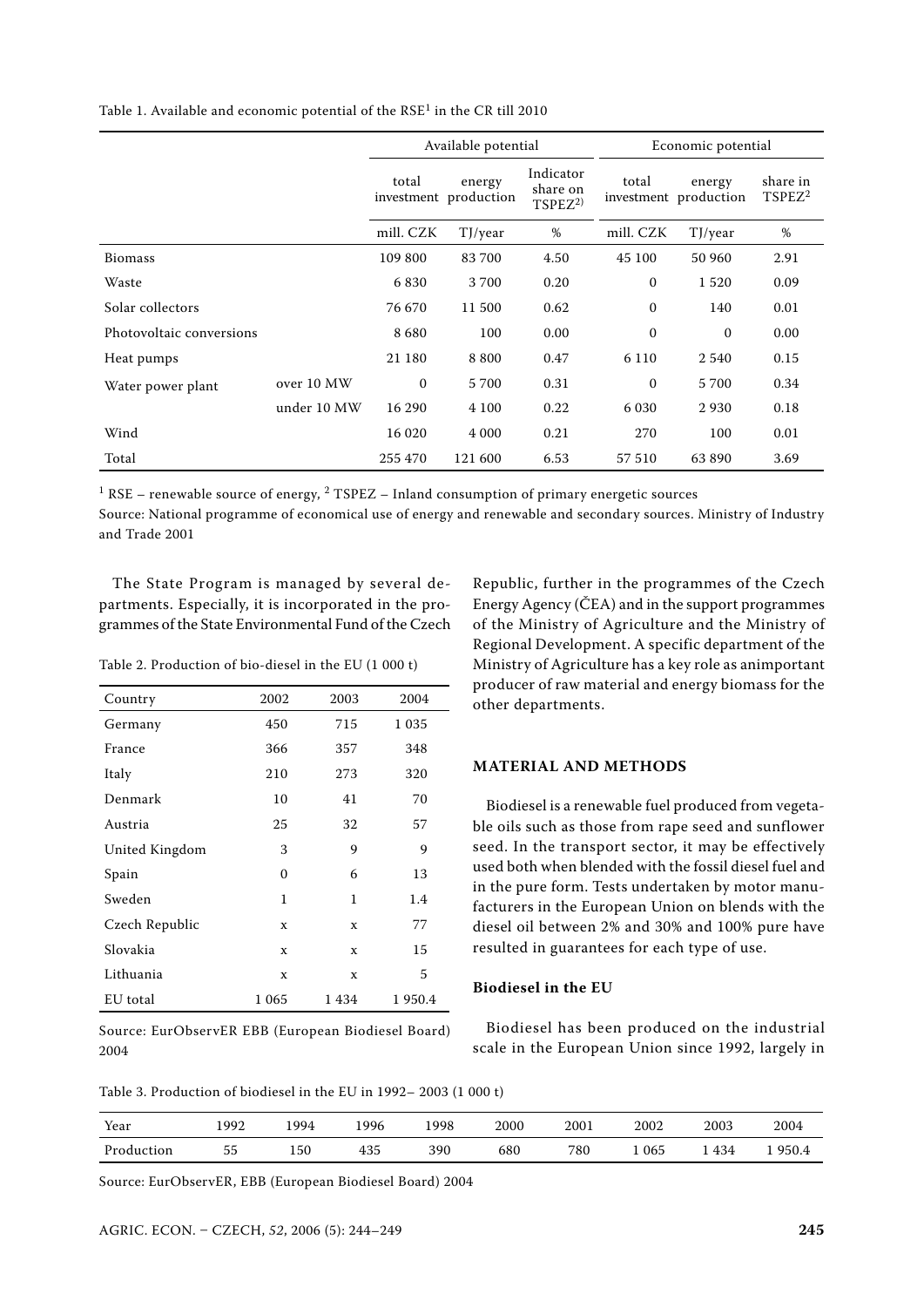response to the positive signals from the EU institutions (Součková 2004). Today, there are approximately 40 plants in the EU producing up to 1 350 000 tones of biodiesel annually. These plants are mainly located in Germany, Italy, Austria, France and Sweden. A specific legislation to promote and regulate the use of biodiesel is in force in various countries including Austria, France, Germany, Italy and Sweden. The EU has also published strick guidelines in compliance with the CEN Standardization (EN14214) in order to insure quality and performance (Table 2 and 3).

#### **RESULT AND DISCUSSION**

### **Methyl-esther of the rape oil (RME) and the blended fuel production in the CR**

At the beginning of the 1990s, the Ministry of Agriculture CR has launched the Oil Programme to investigate the scope for converting oilseed rape to an alternative fuel for diesel engines and promoting its establishment in the domestic market. This programme became operational very quickly, primarily as a result of the substantial aid from the state, granted on the basis of the Government Decree No 42 of January 22, 1992. Some 772.7 million CZK in the form of refundable grants were allocated from the state budget in the years 1991–1995 to establish the manufacturing capacity for rapeseed methyl-esther (RME). This state assistance enabled the technological basis for the RME production to be established within a very short time. Additional public resources made available under the Oil Programme have already been and are being dedicated exclusively to promoting the RME and the bio-diesel production. A bio-diesel blend, i.e. a blend of the diesel and the RME containing 31% of the RME in volume, is produced for the domestic market according to the national standard

ČSN 656508. This product is distributed separately from conventional diesel at petrol stations.

This type of bio-fuel for diesel engines was introduced in the Czech Republic from 1997. The higher costs and lower energy efficiency of the bio-fuel component were offset by the direct subsidies to manufacturers of RME and fuel blends in the period 1999–2001 (Table 4). From 2001 to April 30, 2004, the compensation took the form of price rebates for the raw material (oilseed rape) grown on the set-aside land and the limit on the RME production was partially increased to 230 000 t of the processed rapeseed oil; in addition, RME producers received a direct support for processing rapeseed oil for non-food uses. The aid was paid by the State Agricultural Intervention Fund (SZIF) in the framework of the compensation aid and the set-aside support. This support will be continued in the form of the national aid from the SZIF in the context of the non-food uses of agricultural production.

A production enlargement of the methyl-esther rape oil and the bio-diesel fuel is supported by the Government of the Czech Republic. In connection withthe amendment to the Act No. 587/1992 about duty taxes, there was removed from the act the system of duty tax refund and it was replaced by the system of grant support. Bio-diesel has from 1st April 2000 the same duty tax as diesel, 8.15 CZK/l. For that reason, it was divided into the non-investment, direct, non-returnable grant 1.J "Support of the Ecological Fuel Usage in the year 2000" to three parts for the RME and bio-diesel:

- 1.J.a. Support of the methyl-esther rape oil production (ČSN 65 6507/Z1), which is valid for the period 1. 1.–31. 3. 2000, with the support amounting to 3 000 CZK per 1 t of the produced and sold RME.
- 1.J.c. Support of the methyl-esther rape oil production (ČSN 65 65 07/Z1), which is valid for the period

|                                          | 1997    | 1998     | 1999    | 2000    |
|------------------------------------------|---------|----------|---------|---------|
| Production of the RME in the CR          | 27 598  | 15 7 10  | 30 643  | 67 246  |
| Import of the RME to the CR              | 20 100  | 26 360   | 22 909  | 3 2 3 7 |
| RME processed in the $CR1$               | 47 698  | 42.070   | 53 552  | 70 411  |
| Production of blended fuel in the CR     | 149 056 | 131 209  | 167 350 | 227 131 |
| Import of blended fuel to the CR         | 18 600  | 14 1 1 3 | 10 370  | 8463    |
| Consumption of blended fuel in the $CR2$ | 167 656 | 145 322  | 177 720 | 231 754 |

Table 4. Balance of production, import and, consumption of the RME and the blended fuel (t)

<sup>1</sup> in 2000 exports of RME to the extend 72 t, <sup>2</sup> in 2000 exports of mixture fuel to the extend 3 840 t Source: Report on the State of Agriculture in the Czech Republic 2004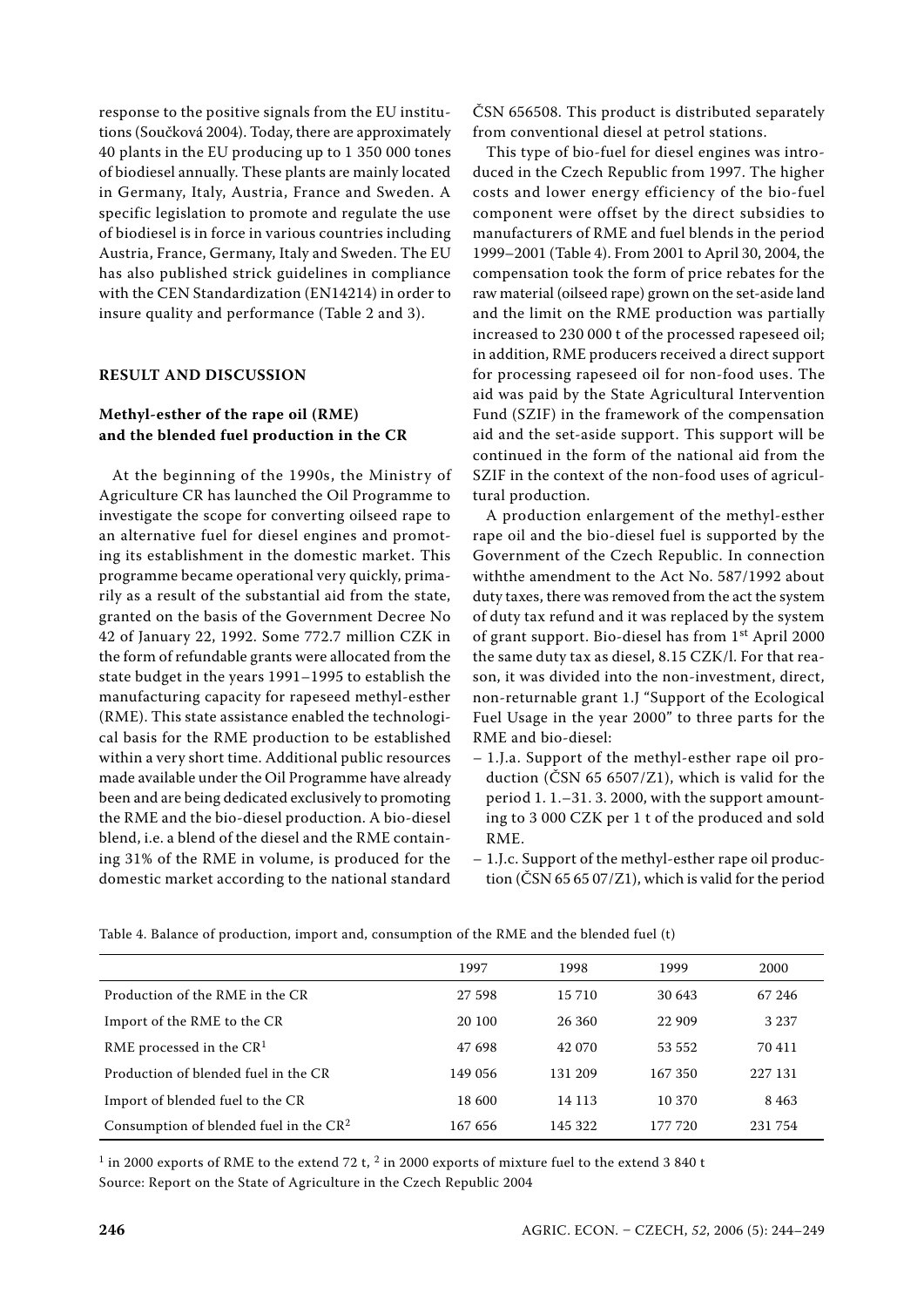1. 4.–31. 12. 2000 with the support amounting to 13 000 CZK per 1 t of the produced and sold RME.

– 1.J.d. Support of the production of the fuel mixture – bio-diesel (ČSN 65 6508) with volume contents of the RME 31%, valid for the period 1. 4.–31. 12. 2000 in the amount of 16 000 CZK per 1 ton of the RME produced in the Czech Republic and the grant supported by Programme 1.J.a.

The supports were granted to the production of the methyl-esther rape oil produced on the base of rape processing from the farm production to 14 legal persons in the Czech Republic. The bio-diesel grant is aimed at the support of the bio-diesel competitiveness against the diesel. Due to the change of the rules for the grant support of non- food rape usage after the amendment of consumer taxes act, there increased the positive influence of grants to the whole branch development, so called "Oil Program". A higher level of home production support of the RME substantially reduced its high import from the EU states, which was in the years 1997 and 1998 a reason of the fast reduction of the home non- food rape usage. Fast sales of the produced RME, good economics of its home producers and an increasing demand for bio-diesel made a full usage of the manufacturing capacities possible. In the Table 4, there is documented a substantial increase of the RME production in the Czech Republic, in comparison with the year 1999 – 36 603 tonnes and the import reduction in comparison with the year 1999 amounting to 19 672 tonnes of the RME. In the year 2000, there were processed from 185 000 tonnes of the rape seed 67 246 tonnes of the methyl-esther rape oil. The production of 62 705.1 tonnes of the RME was supported by grants.

In the year 2001, the non-investment, direct, nonreturnable grant 1.J. "Non- food usage of farming land – support of the ecological fuels use" was divided into two parts for the RME and the mixture fuel (bio-diesel):

- 1. J.b. Support of the methyl-esther rape oil production (ČSN 656507/Z1), for the period 1. 1. 2001 – 30. 9. 2001, with the subsidy of 13 000 CZK per 1 ton of the produced and sold RME.
- 1. J.c Support of the blended fuel biodiesel production (ČSN 656508) with volume content of the RME 31 %, in the period 1. 1.–30. 9. 2001, in the amount of 14 000 CZK per 1 ton of the RME produced in the Czech Republic and the grant supported by the programme 1. J.b.

In the year 2001, the department of the RME and biodiesel production was supported in two different ways. Grants 1. J.b "Support of the RME production" and 1. J.c. "Support of the blended fuel – bio-diesel production" were in force for the period 1. 1.–30. 9. 2001. From 1. 10. 2001, there was solved the RME and blended fuel (bio-diesel) support by the SZIF due to the principles of the Government Regulation No. 86/2001, in which there are established the conditions for the financial support for set-aside agricultural land, and the financial compensatory support for set-aside agricultural land and the rules for the sale of rape produced on the set-aside agricultural land, in wording of the Government Regulation No. 454/2001. The calculation of the support of the blended fuel (bio-diesel) sales in the domestic market was in the year 2001 fixed on the scale of the preferential support of the blended fuel (bio-diesel) cost against the cost of the diesel 10% without the VAT influence. In the year 2000, the preferential sale cost of bio-diesel was fixed in the level 12.5% (Table 5).

With the support by the grants 1. J.b. and 1. J.c., there were produced in the year 2001 24 607 tonnes of the

| Product    | Legislation                                                                 | Season           | Measure unit | Production | Support<br>1 000s CZK |
|------------|-----------------------------------------------------------------------------|------------------|--------------|------------|-----------------------|
| <b>RME</b> | 1.J.b. – Support of the RME production                                      | $1, 1, -30, 9$ . | t            | 24 607     | 264 858               |
|            | RG No $86/2001$ Coll. <sup>1</sup>                                          | $1.10 - 31.12$   | t            | 14 957     | 195 916               |
|            | total                                                                       |                  |              | 39 564     | 460 774               |
| Bio-diesel | 1.J.c. $-$ Support of production $-$ bio-diesel<br>with the RME content 31% | $1.1 - 30.9$     | 1000s1       | 91 393     | 224 980               |
|            | RG No 86/2001 Coll.                                                         | $1.10 - 31.12$   | 1.000s1      | 54 833     | $\Omega$              |
|            | total                                                                       |                  | 1 000s l     | 146 226    | 224 980               |

Table 5. Balance of the supported production of the RME and the bio-diesel

<sup>1</sup> The volume of the RME support is given according to the Government Regulation No 86/2001 Coll.

It is counted from the difference between the RME producers sale price of the rape and the market price of rape on MATIF commodity exchange calculated in CZK and corresponding to 1 t RME.

Source: Report on the State of Agriculture in the Czech Republic 2004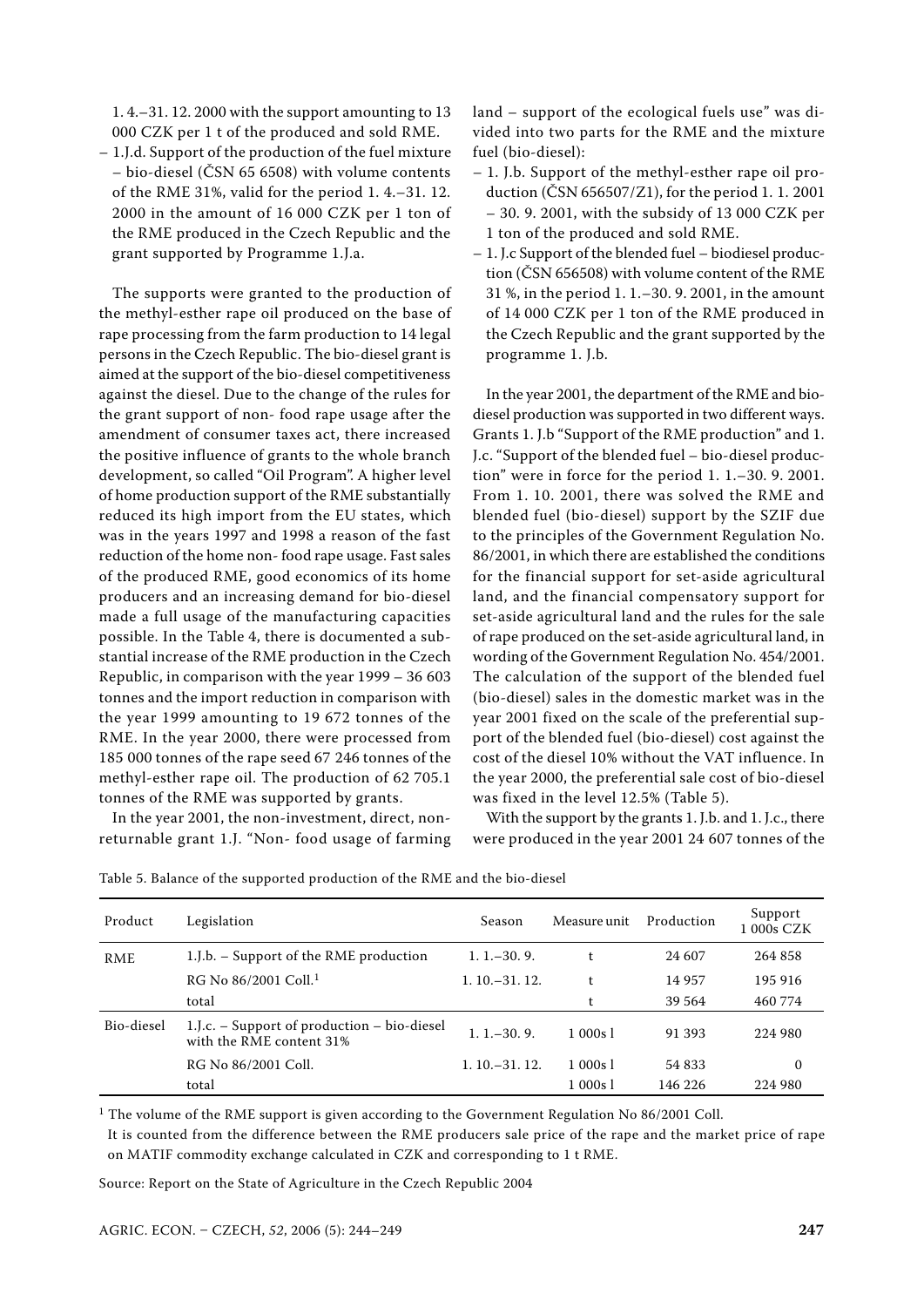|                                             | Measure<br>unit | 2002       | 2003       | 2004       | Index<br>2004/2003 |
|---------------------------------------------|-----------------|------------|------------|------------|--------------------|
| Subsidized RME                              | t               | 73 058,00  | 69 983.70  | 46 628.00  | 66.63              |
| Subsidized blended fuel                     | 1000s1          | 267 808.00 | 256 538.00 | 170 924.00 | 66.63              |
| Production of non-subsidized RME for export | t               | 31 379.60  | 43 492.00  | 30 500.00  | 70.13              |
| Production of non-subsidized RME for the CR | t               | 0.00       | 0.00       | 0.00       | 0.00               |
| Production of RME total                     | t               | 104 437.63 | 113 475.70 | 77 128.00  | 67.97              |
| Production of blended fuel total            | 1 000s l        | 267 975.60 | 256 743.00 | 170 924.00 | 66.57              |

Table 6. Balance of production, export and consumption of the RME and the blended fuel

Source: Report on the State of Agriculture in the Czech Republic 2004

RME and 91 393 000 litres of the blended fuel. Due to the Regulation No. 86/2001, there were set aside 112 007 ha of arable land. From this area, 67 722 ha were sown by rape . From this area, the SZIF bought from the growers 153 000 tonnes of rape seeds at the average cost 4 410 CZK/t including 5% VAT. With the support by the Government regulation No. 86/2001, there were produced in the last quarter of the year 2001 14 957 t of the RME and 54 833 000 litres of the blended fuel (Report on the State of Agriculture in the Czech Republic 2004).

In comparison with the year 2000, when there were produced with the grant support 62 705 t of the RME and 189 152 t of the blended fuel, in the year 2001 the production with grant support was reduced to the total 39 564 t of the RME and 146 226 000 litres of the blended fuel. During the year, the supply of the blended fuel in the home market did not cover consumers demand. The sale of blended fuel by petrol stations in the Czech Republic was reduced in the year 2001 to 207 500 t and the share of the blended fuel in the total diesel consumption was reduced from 9.7% in the year 2000 to 7.7% in the year 2001.

In the Table 4 is shown an overview of import and export of RME and blended fuel from the year 1997 till the year 2001. The export of the blended fuel

| Table 7. Producers of the RME using rape seed from set-aside land (t) |  |
|-----------------------------------------------------------------------|--|
|-----------------------------------------------------------------------|--|

|                                                       | Capacity of RME from |             |                 |  |  |
|-------------------------------------------------------|----------------------|-------------|-----------------|--|--|
| Producer                                              | rape 2002            | rape 2003   | index 2003/2002 |  |  |
| A.B.C. s. r. o., Bransouze                            | 9 1 2 0              | 9 2 8 0     | 101.75          |  |  |
| Agricos s. r. o., Stod                                | 1600                 | 2 1 1 2     | 132.00          |  |  |
| Standard Oil Company s. r. o., Novosedly <sup>1</sup> | 28 1 24              | $\mathbf 0$ | 0.00            |  |  |
| Agrochem, a. s., Lanškroun                            | 8 2 3 6              | 8 2 3 6     | 100.00          |  |  |
| Agropodnik a. s., Jihlava                             | 172 389              | 175 122     | 101.59          |  |  |
| Oleoprodukt a. s., Milín                              | 15 4 8 8             | 15 4 88     | 100.00          |  |  |
| Bio Petrol a.s., Praha                                | 8 0 0 0              | 12 000      | 150.00          |  |  |
| Fabio produkt s.r.o., Holín u Jičína                  | 15 360               | 15 360      | 100.00          |  |  |
| ZS Kratonohy a. s.                                    | 1,200                | 3 2 0 0     | 266.67          |  |  |
| Setuza a.s., Ústí nad Labem                           | 220 800              | 274 400     | 124.28          |  |  |
| Jaroš – Jarimex                                       | 14 000               | 23 000      | 164.29          |  |  |
| RPN s.r.o., Slatiňany                                 | 6 4 0 0              | 6 400       | 100.00          |  |  |
| Václav Kavan ELZA EKO Lužany                          | $\mathbf{0}$         | 3 2 2 5     |                 |  |  |
| Jan Horák Česká Třebová                               | $\mathbf{0}$         | 40 680      |                 |  |  |
| Total                                                 | 500 717              | 588 503     | 117.53          |  |  |

 $^1$  Setuza in 2003

Source: Report on the State of Agriculture in the Czech Republic 2004